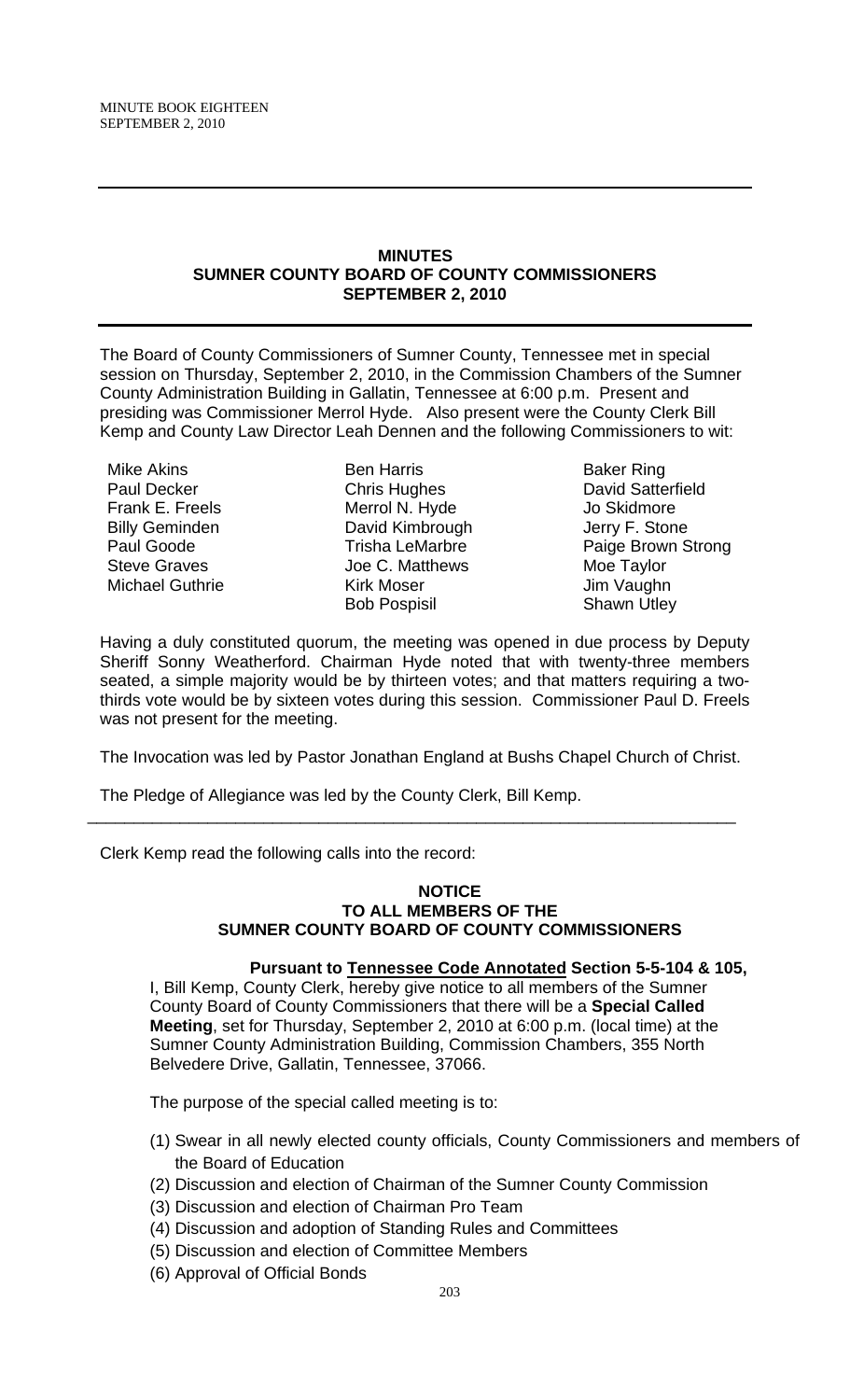## (7) Discussion and Election of Sumner County Sheriff

## THIS NOTICE EXECUTED AND DATED THIS 19<sup>th</sup> DAY OF AUGUST, 2010.

#### **NOTICE OF SPECIAL ELECTION ALL MEMBERS OF THE SUMNER COUNTY BOARD OF COUNTY COMMISSIONERS**

\_\_\_\_\_\_\_\_\_\_\_\_\_\_\_\_\_\_\_\_\_\_\_\_\_\_\_\_\_\_\_\_\_\_\_\_\_\_\_\_\_\_\_\_\_\_\_\_\_\_\_\_\_\_\_\_\_\_\_\_\_\_\_\_\_

 Pursuant to Section 5-5-111 of the Tennessee Code Annotated, I, Bill Kemp, County Clerk, hereby give notice to all members of the Sumner County Board of County Commissioners that on **Thursday, September 2nd, 2010 at approximately 6:00 p.m.** (local time), they should assemble in the Commission Chambers of the Sumner County Administration Building, 355 North Belvedere Drive, Gallatin, Sumner County, Tennessee, with respect to filling the vacancy in the Office of Sheriff created by the death of Bob Barker. This special election will be held during a special called meeting of this Body on the aforesaid date.

Persons interested in the position are asked to submit a resume or qualifications to the Office of the County Clerk, Sumner County Administration Building, 355 North Belvedere Drive, Room 111, Gallatin, Tennessee, 37066 by Thursday, September  $2^{nd}$ , 2010, 12:00 Noon (local time) or attend the aforesaid 6:00 p.m. meeting and express interest to a member of the Sumner County Legislative Body.

 The position must be filled according to all applicable state statutes, rules and regulations.

THIS NOTICE EXECUTED AND DATED THIS 18<sup>th</sup> DAY OF AUGUST, 2010.

\_\_\_\_\_\_\_\_\_\_\_\_\_\_\_\_\_\_\_\_\_\_\_\_\_\_\_\_\_\_\_\_\_\_\_\_\_\_\_\_\_\_\_\_\_\_\_\_\_\_\_\_\_\_\_\_\_\_\_\_\_\_\_\_

#### **SWEARING IN CEREMONY**

Chairman Hyde recognized County Executive Anthony Holt who administered a swearing in ceremony for County Commission members and new Board of Education members.

\_\_\_\_\_\_\_\_\_\_\_\_\_\_\_\_\_\_\_\_\_\_\_\_\_\_\_\_\_\_\_\_\_\_\_\_\_\_\_\_\_\_\_\_\_\_\_\_\_\_\_\_\_\_\_\_\_\_\_\_\_\_\_\_\_\_\_\_\_\_

## **APPROVAL OF AGENDA**

Commissioner Skidmore moved, Commissioner Frank Freels seconded, to adopt the agenda. The Commission approved the agenda by unanimous voice vote of the body.

## **RECOGNITION OF THE PUBLIC**

 $\frac{1}{\sqrt{2}}$  ,  $\frac{1}{\sqrt{2}}$  ,  $\frac{1}{\sqrt{2}}$  ,  $\frac{1}{\sqrt{2}}$  ,  $\frac{1}{\sqrt{2}}$  ,  $\frac{1}{\sqrt{2}}$  ,  $\frac{1}{\sqrt{2}}$  ,  $\frac{1}{\sqrt{2}}$  ,  $\frac{1}{\sqrt{2}}$  ,  $\frac{1}{\sqrt{2}}$  ,  $\frac{1}{\sqrt{2}}$  ,  $\frac{1}{\sqrt{2}}$  ,  $\frac{1}{\sqrt{2}}$  ,  $\frac{1}{\sqrt{2}}$  ,  $\frac{1}{\sqrt{2}}$ 

 Chairman Hyde opened the floor to allow the public to speak concerning any matter on the agenda. With no one wishing to speak, recognition of the public was closed.

\_\_\_\_\_\_\_\_\_\_\_\_\_\_\_\_\_\_\_\_\_\_\_\_\_\_\_\_\_\_\_\_\_\_\_\_\_\_\_\_\_\_\_\_\_\_\_\_\_\_\_\_\_\_\_\_\_\_\_\_\_\_\_\_\_\_\_

## **ELECTION OF CHAIRMAN**

 Commissioner Hyde yielded the Chair to Clerk Kemp who called for nominations from the floor for Commission Chairman. Commissioner Moser moved the nomination of Commissioner Hyde. Clerk Kemp called for other nominations. Hearing none, Commissioner Goode moved, seconded by Commissioner Pospisil, to cease nominations and elect Commissioner Hyde as Commission Chairman. The motion carried by voice vote of the body and Commission Chairman Hyde assumed the chairmanship. He thanked the Commission for their support.

\_\_\_\_\_\_\_\_\_\_\_\_\_\_\_\_\_\_\_\_\_\_\_\_\_\_\_\_\_\_\_\_\_\_\_\_\_\_\_\_\_\_\_\_\_\_\_\_\_\_\_\_\_\_\_\_\_\_\_\_\_\_\_\_\_\_\_\_\_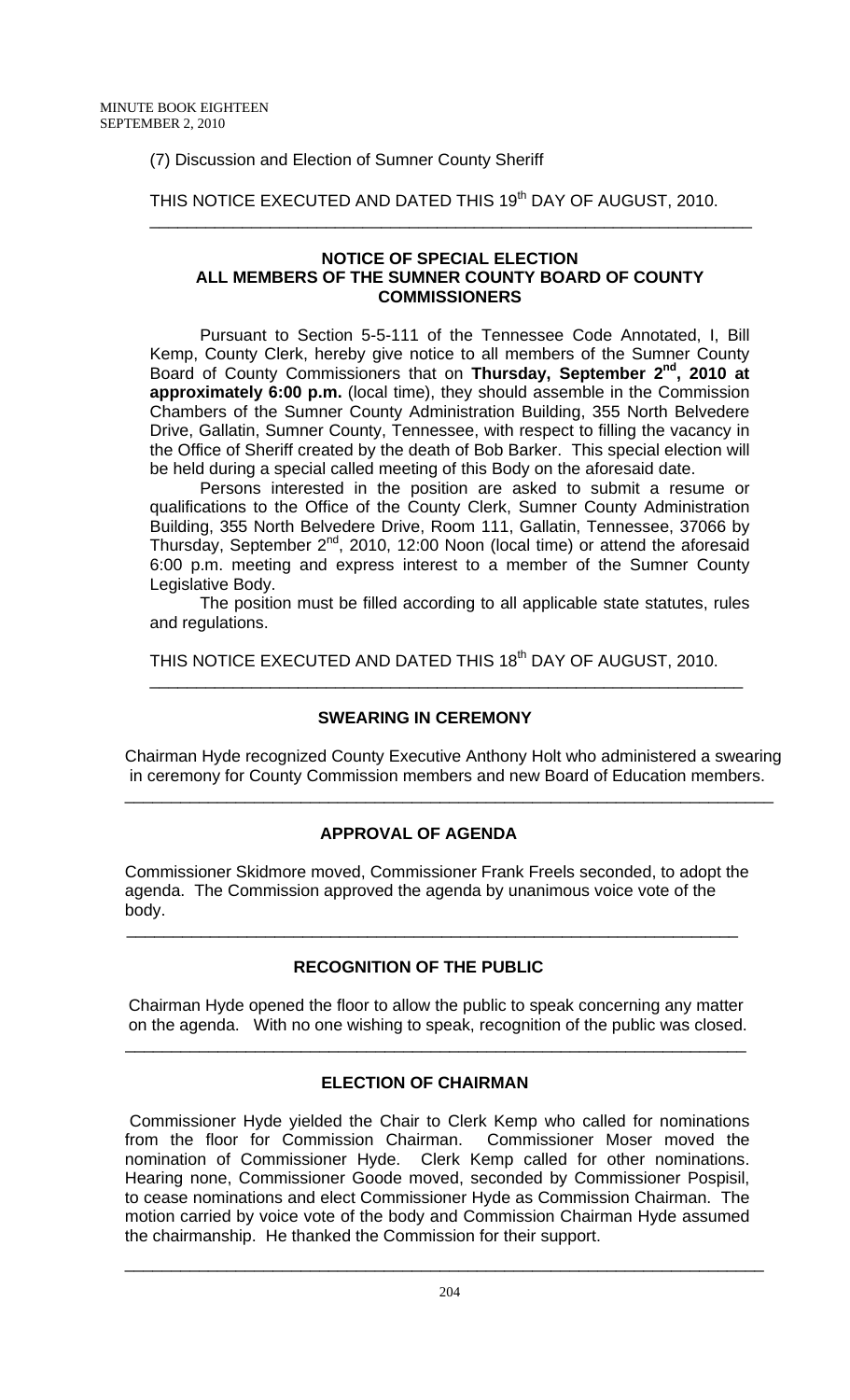#### **ELECTION OF COMMISSION CHAIRMAN PRO TEM**

 $\overline{a_1}$  ,  $\overline{a_2}$  ,  $\overline{a_3}$  ,  $\overline{a_4}$  ,  $\overline{a_5}$  ,  $\overline{a_6}$  ,  $\overline{a_7}$  ,  $\overline{a_8}$  ,  $\overline{a_9}$  ,  $\overline{a_9}$  ,  $\overline{a_9}$  ,  $\overline{a_9}$  ,  $\overline{a_9}$  ,  $\overline{a_9}$  ,  $\overline{a_9}$  ,  $\overline{a_9}$  ,  $\overline{a_9}$  ,

Chairman Hyde called for nominations from the floor for Commission Chairman Pro Tem. Commissioner Stone moved the nomination of Commissioner Decker to serve as Commission Chairman Pro Tem. Chairman Hyde called for other nominations. Hearing none, Commissioner Freels moved, seconded by Commissioner Moser, to cease nominations and elect Commissioner Decker by acclamation. Upon unanimous voice vote of the body, Chairman Hyde declared Commissioner Decker elected Chairman Pro Tem.

## **STANDING RULES AND PROCEDURES**

Chairman Hyde entertained a motion to approve the Standing Rules and Procedures of the Board of County Commissioners. Commissioner Goode moved, seconded by Commissioner Skidmore, to adopt the Standing Rules and Procedures as submitted. Chairman Hyde declared the rules and procedures approved by voice vote of the body.

## **ELECTION OF STANDING COMMITTEE MEMBERS FOR 2010-2011**

Chairman Hyde distributed the following proposed slate of standing Commission committees for the 2010-2011 year:

| Education                                                                                          | <b>Budget</b>                                                                         | <b>General Operations</b>                                                                    |
|----------------------------------------------------------------------------------------------------|---------------------------------------------------------------------------------------|----------------------------------------------------------------------------------------------|
| <b>Matthews</b><br>Geminden<br><b>Harris</b><br><b>Moser</b><br>LeMarbre<br><b>Decker</b><br>Goode | Utley<br>Vaughn<br><b>Taylor</b><br>Satterfield<br><b>Stone</b><br>Moser<br>P. Freels | Taylor<br>Utley<br>Graves<br>Ring<br><b>Brown Strong</b><br><b>Hughes</b><br><b>Skidmore</b> |
| <b>Emergency Services</b>                                                                          | <b>Beer Board</b>                                                                     | <b>Law Enforcement</b>                                                                       |
| Taylor<br>Graves<br><b>Harris</b><br>Vaughn<br><b>Akins</b><br>Guthrie<br><b>Stone</b>             | Ring<br>Skidmore<br><b>Akins</b><br>P. Freels<br>Guthrie<br>Kimbrough<br>Satterfield  | Ring<br><b>Decker</b><br>Harris<br><b>Matthews</b><br><b>Brown Strong</b><br>Guthrie         |
| Financial Mgt.                                                                                     | <b>Highway Commission</b>                                                             | <b>Rules &amp; Procedures</b>                                                                |
| Vaughn<br><b>Moser</b><br>Kimbrough<br>F. Freels                                                   | Geminden<br>Graves<br>P. Freels<br>F. Freels<br>Pospisil                              | Vaughn<br><b>Brown Strong</b><br>Hughes<br>Kimbrough<br><b>Matthews</b>                      |
| <b>Public Works</b>                                                                                | <b>Committee on Committees</b>                                                        |                                                                                              |
| Geminden                                                                                           | Utley                                                                                 |                                                                                              |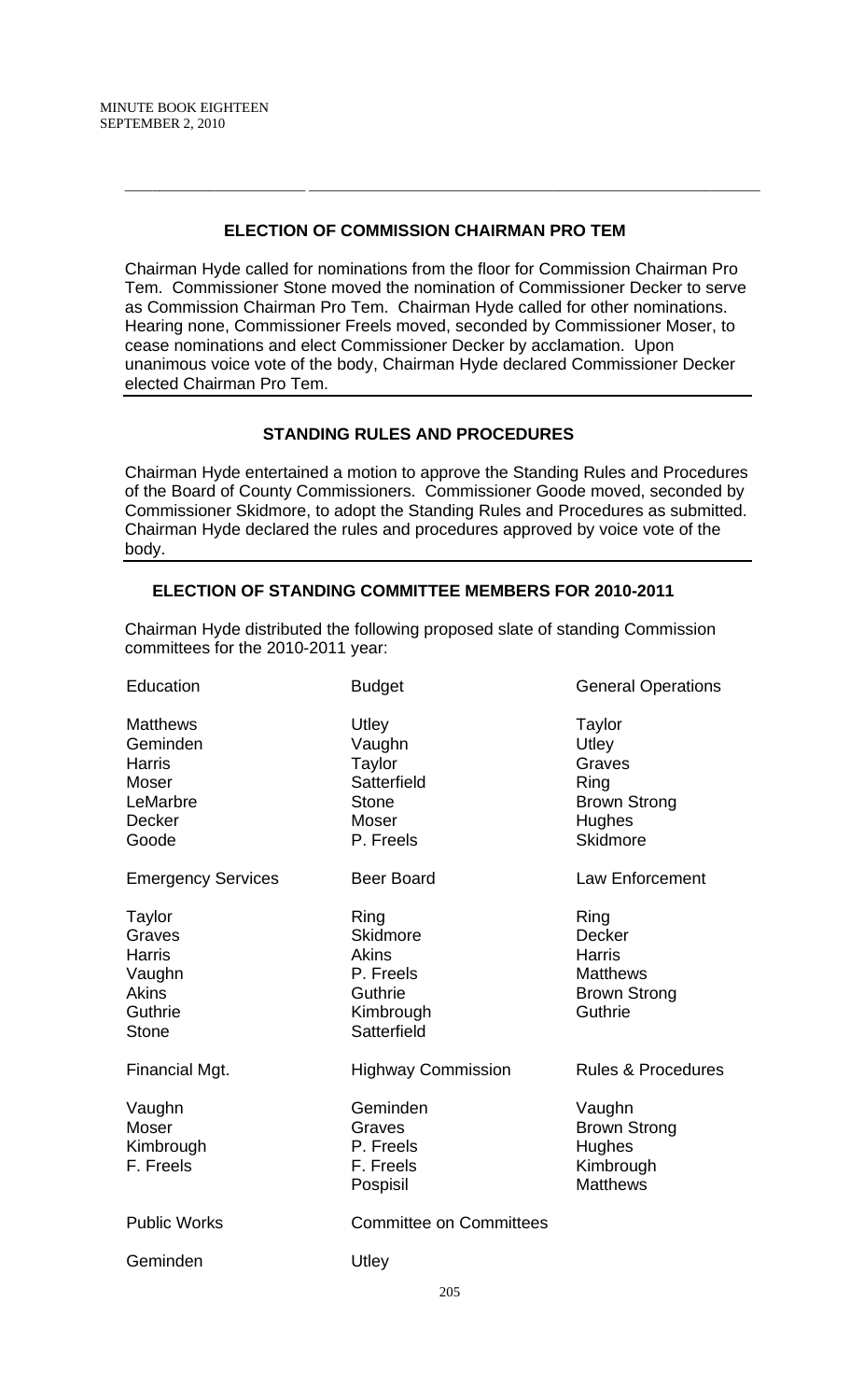| Goode         | LeMarbre     |
|---------------|--------------|
| LeMarbre      | Skidmore     |
| F. Freels     | Goode        |
| <b>Hughes</b> | <b>Stone</b> |

Upon motion of Commissioner Freels, seconded by Commissioner Skidmore, the Committee voted to approve the 2010-11 Commission committee assignments. The Chairmen of the committees were elected by their respective committees as follows:

COMMITTEE CHAIRMAN VICE-CHAIRMAN

Kirk Moser **Gommittee Committee Committee Kirk Moser** Chris Hughes Shawn Utley Steve Graves Bob Pospisil Jerry Stone Shawn Utley Paul Goode Chris Hughes Frank Freels Kirk Moser Mike Akins **Jo Skidmore** Bob Pospisil Paul Goode

Paul Decker Trisha LeMarbre Jim Vaughn Michael Guthrie Joe Matthews Michael Guthrie Merrol Hyde Paige Brown Strong

# **BONDS OF COUNTY OFFICIALS**

Commissioner Vaughn moved, seconded by Commissioner Matthews to approve the following resolution:

## **1009-01s A RESOLUTION APPROVING THE BONDS OF OF SUMNER COUNTY OFFICIALS**

 **BE IT RESOLVED** by the Sumner County Board of County Commissioners meeting in regular session on this the  $2<sup>th</sup>$  day of September, 2010, that this body hereby approves the bonds of the Sumner County Officials as listed below.

| <b>County Executive</b>        | \$50,000.00    | 09/01/06-08/31/10 |
|--------------------------------|----------------|-------------------|
| <b>County Clerk</b>            | \$50,000.00    | 09/01/06-08/31/10 |
| <b>Circuit Court Clerk</b>     | \$50,000.00    | 09/01/06-08/31/10 |
| <b>Register of Deeds</b>       | \$25.000.00    | 09/01/06-08/31/10 |
| <b>Sheriff</b>                 | \$25,000.00    | 09/01/06-08/31/10 |
| <b>Superintendent of Roads</b> | \$100,000.00   | 09/01/06-08/31/10 |
| <b>Trustee</b>                 | \$6,115,412.00 | 09/01/06-08/31/10 |

Upon voice vote of the body, Chairman Hyde declared the Resolution 1009-01s approved.

# **ELECTION OF SHERIFF**

Chairman Hyde called for nominations from the floor for Sheriff. Commissioner Goode moved the nomination of Sonny Weatherford to serve as Sheriff. Chairman Hyde called for other nominations. Hearing none, Commissioner Goode moved, seconded by Commissioner Vaughn, to cease nominations and elect Mr. Weatherford by acclamation. Upon unanimous voice vote of the body, Chairman Hyde declared Sonny Weatherford elected as Sheriff of Sumner County. Clerk Kemp administered the oath of office to Sheriff Weatherford.